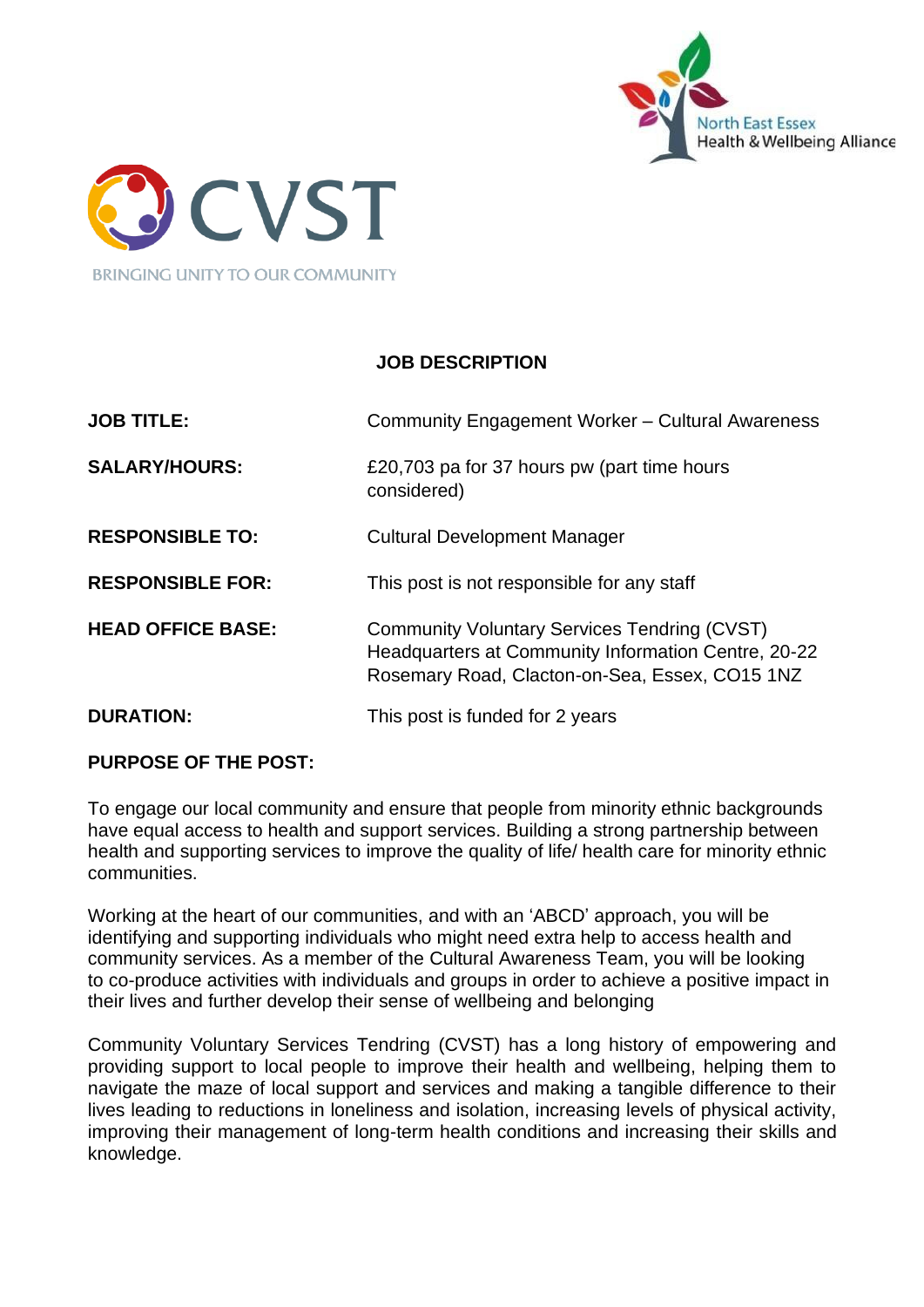This new 2-years project will specifically focus on empowering and supporting people from minority ethnic communities across Tendring to ensure equity and equality of access to services and support. We are looking for people who reflect the diversity of our nation today, to help us develop and make our offer more relevant to the people, and community we serve. People from Black, Asian, and Ethnically Diverse backgrounds are under-represented in our workforce, so we particularly encourage applications from people in these groups.

### **MAIN DUTIES:**

- 1. Engage with local residents in an 'Asset Based Community Development' approach, building trust and relationships and strengthening networks in order to achieve the following:
	- Developing and supporting the creation of a Health & Wellbeing community Forum Encouraging trust among health service providers and minority ethnic communities in a supportive and protective environment.
	- Involving communities and families in the communication/ consultation process. Listening, hearing and understanding the issues. Allowing open discussions about concerns or religious/cultural context will increase understanding and provide new ways of working to improve access to services.
	- Developing and supporting minority ethnic community leaders to have a seat at the table and lead discussions, which will strengthen identity and community cohesion.
	- Sharing intelligence gained from this programme with service providers, the wider sector and health professionals to influence policy and practice
- 2. Empower, support and facilitate members of the local minority ethnic community to hold community and health related events, awareness days or sessions
- 3. Assist in the promotion and marketing of the project
- 4. Work to the Asset Based Community Development principles focusing on what is strong and **not** what is wrong, putting people in the lead, encouraging, empowering and facilitating new community activities to be formed and provide support as required.
- 5. Facilitate in the identification and research of existing, emerging and new local community assets.
- 6. Work with the Cultural Awareness Development Manager to enhance and establish relationships with community groups, external agencies and partners and identify and make links with those groups and agencies that are not currently known to CVST.
- 7. Identify training needs within local communities and establish accredited and informal training opportunities for minority ethnic community leaders and beneficiaries to develop their skills and increase volunteering and job prospects.
- 8. Using internal processes and monitoring systems, monitor the progress of participants and work closely with the Evaluation and Monitoring Officer to ensure that all data is accurate, up-to-date and available for the on-going evaluation and reporting of the project.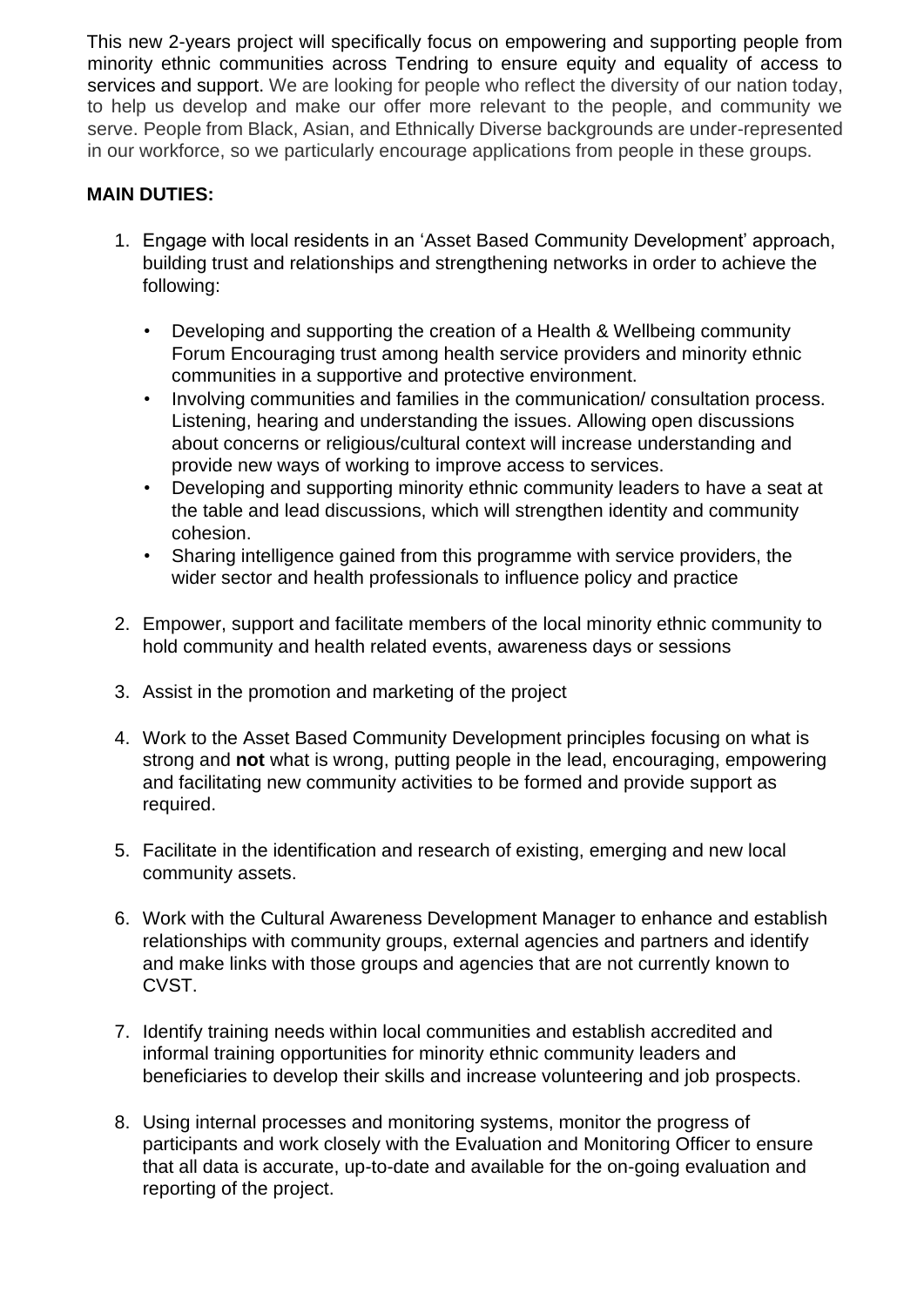9. Undertake any other general office duties as may be required from time to time

#### **GENERAL:**

To work collaboratively and in partnership with all other CVST projects working towards the aims and objectives of the organisation as a whole. Attend training in consultation with your line manager to improve and develop skills in line with the requirements of the job. To take part in the staff performance and development review process.

To be aware of the responsibilities connected to confidentiality, data protection and sensitive information within the organisation. To adhere to all of CVST's operational policies and procedures including but not limited to Equal Opportunities, Financial Systems and Health and Safety.

CVST reserves the right to amend this job description as necessary, after consultation with the post holder to reflect changes in or to the job.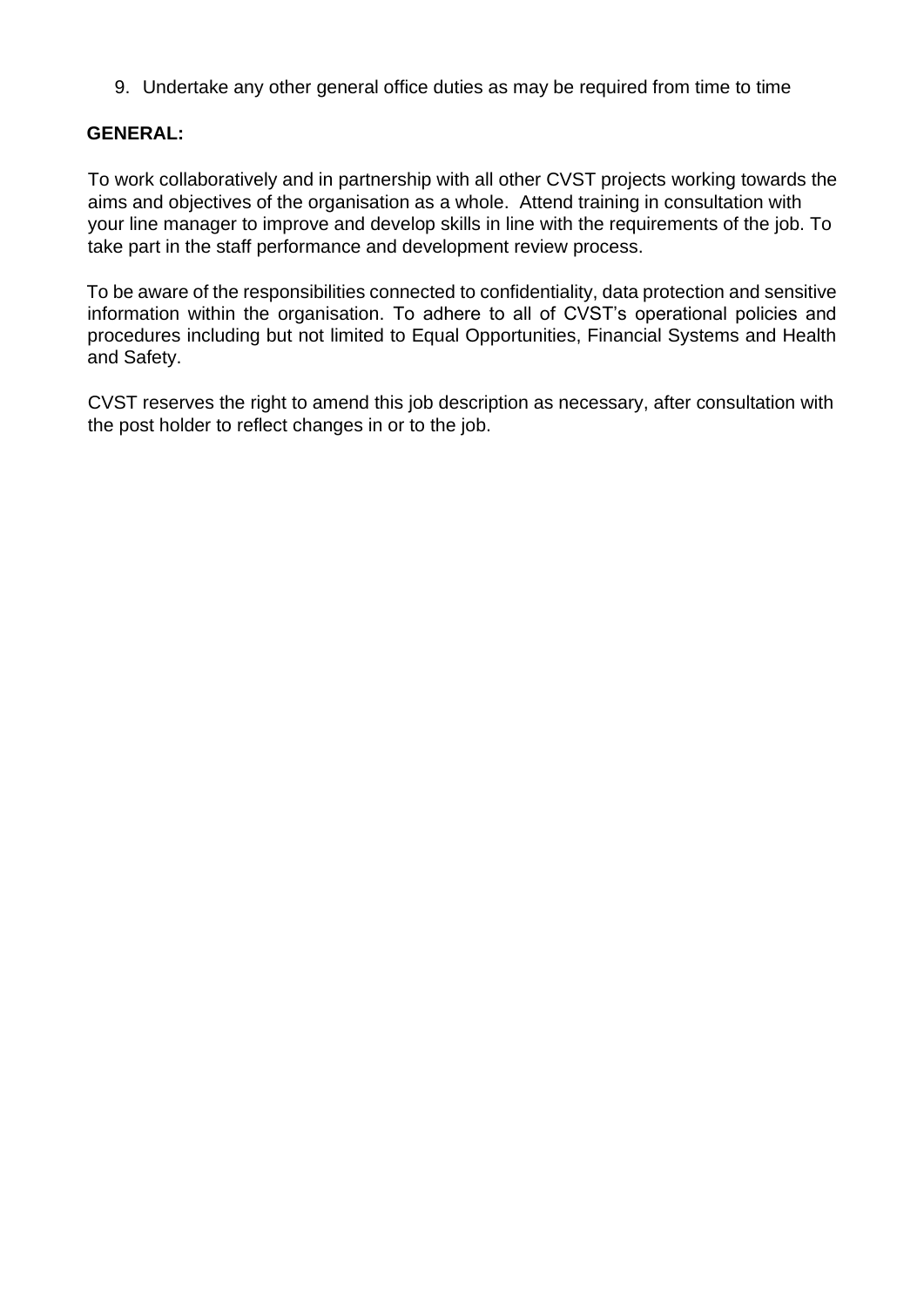# **COMMUNITY VOLUNTARY SERVICES TENDRING**

# **COMMUNITY DEVELOPMENT OFFICER (BAME)**

### **PERSON SPECIFICATION**

|                                                   |                                  | <b>Essential</b>                                                                                                                                                                                                                                                                                                                                                                                                                                                                                                                                                                                                              |   | <b>Desirable</b>                                                                                  |
|---------------------------------------------------|----------------------------------|-------------------------------------------------------------------------------------------------------------------------------------------------------------------------------------------------------------------------------------------------------------------------------------------------------------------------------------------------------------------------------------------------------------------------------------------------------------------------------------------------------------------------------------------------------------------------------------------------------------------------------|---|---------------------------------------------------------------------------------------------------|
| <b>Education &amp;</b>                            | $\blacksquare$                   | Good standard of education                                                                                                                                                                                                                                                                                                                                                                                                                                                                                                                                                                                                    | ٠ | <b>Community Development</b>                                                                      |
| <b>Qualifications</b>                             | $\blacksquare$                   | 5 GCSEs including Maths and English to grade C or above or equivalent.                                                                                                                                                                                                                                                                                                                                                                                                                                                                                                                                                        |   | qualification<br>Sociology qualification                                                          |
| <b>Specialist</b><br>Knowledge &<br><b>Skills</b> | $\blacksquare$<br>$\blacksquare$ | At least one year's community engagement experience and knowledge of<br>community development principles<br>An understanding of the principles of equal opportunities and a commitment to<br>implementing them in all aspects of the job<br>Knowledge and experience of using Microsoft applications.<br>Experience of supporting members of Black, Asian or ethnically diverse<br>communities<br>Knowledge and experience of barriers faced by members of multicultural or<br>ethnically diverse communities to access services and services providers<br>Knowledge of consulting and working with a diverse group of people |   | Experience of working in the<br>voluntary and/or public sector.<br>Marketing and promotion skills |
|                                                   |                                  |                                                                                                                                                                                                                                                                                                                                                                                                                                                                                                                                                                                                                               |   |                                                                                                   |
| Interpersonal &<br><b>Communication</b>           |                                  | Excellent verbal and written communication skills<br>Ability to engage with people at all levels                                                                                                                                                                                                                                                                                                                                                                                                                                                                                                                              |   |                                                                                                   |
| <b>Skills</b>                                     | $\blacksquare$                   | Ability to motivate and inspire through effective communication                                                                                                                                                                                                                                                                                                                                                                                                                                                                                                                                                               |   |                                                                                                   |
|                                                   | $\blacksquare$                   | Excellent interpersonal skills and the ability to integrate well as part of a team                                                                                                                                                                                                                                                                                                                                                                                                                                                                                                                                            |   |                                                                                                   |
|                                                   | $\blacksquare$                   | Positive attitude to learn and self-development                                                                                                                                                                                                                                                                                                                                                                                                                                                                                                                                                                               |   |                                                                                                   |